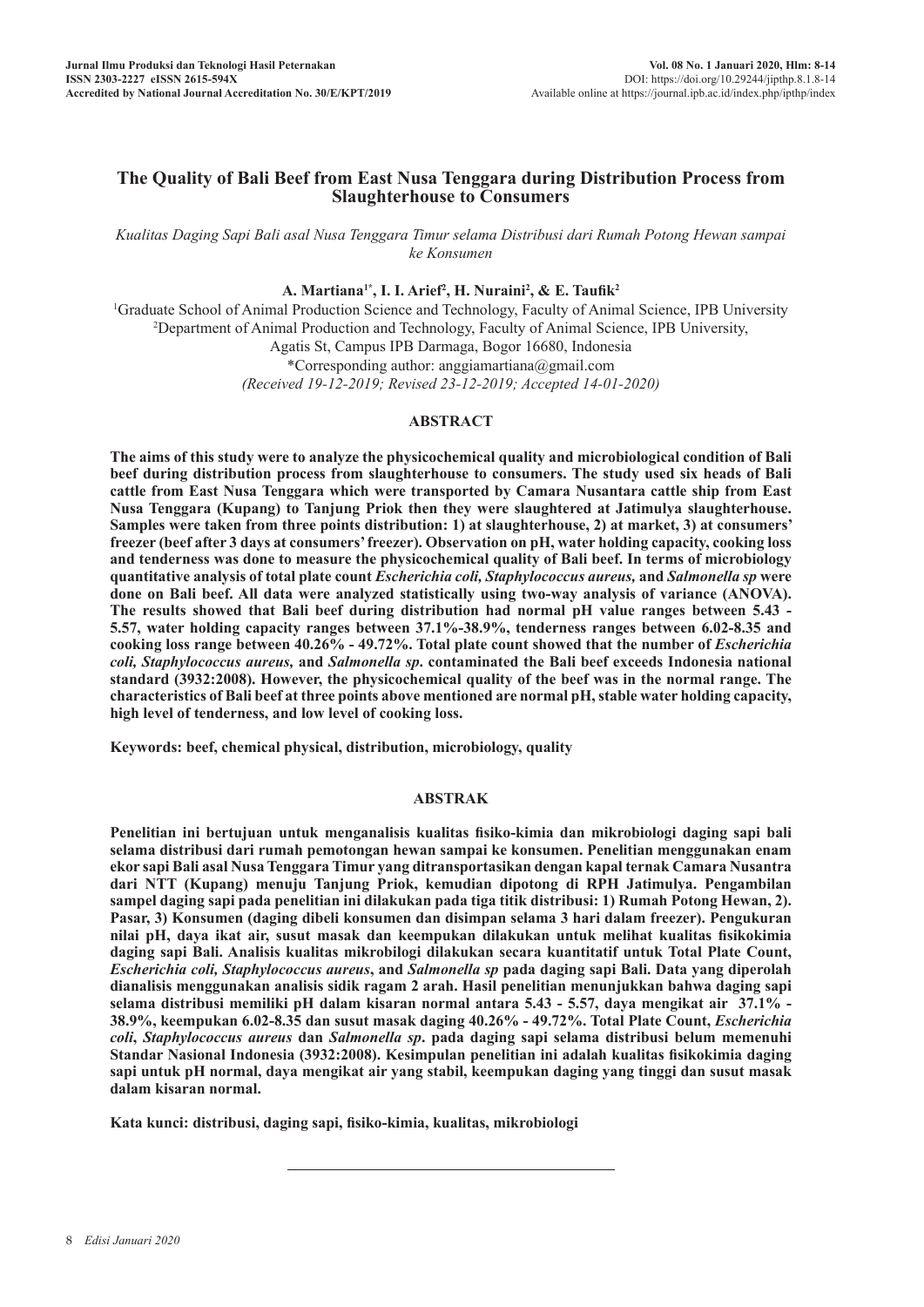### **INTRODUCTION**

Beef is one of the products of Animal sources protein which contains nutrients needed by the human body for growth and health (Afrila and Firman 2012). Beef consumption in Indonesia increases every year. Indonesian beef consumption from 1993 until 2015 performs fluctuations and tends to rise. In the year of 1993-2015, there was an increasing consumption of beef from  $0.704 \text{ kg}^{-1}$  per year to  $2.40 \text{ kg}^{-1}$  per year (Ministry of Agriculture 2016). One of the fulfillments of consumption comes from local beef. At present, the distribution of local cattle comes from the central producer in the East Nusa Tenggara region to consumer centers such as Java using the Camara Nusantara cattle ship. Indonesia is an archipelago with a long distribution process so transportation modes must be considered. According to Miranda *et al.* (2012), the length of transportation can affect stress on livestock so that it has an impact on meat quality. Generally, Indonesian people prefer fresh meat, which is slaughtered at abattoirs and directly sold in traditional markets. Food safety in the supply of fresh meat, when selling in traditional markets, must be considered. The meat is stored in an open space that is very vulnerable to contamination so that it affects the quality and the shelf life becomes shorter.

Beef has a high protein content and contains essential amino acids, iron, zinc and vitamins A, B12, B6, and E (Nfor *et al*. 2014). The nutritional content becomes a suitable medium for microbial growth causing damage to meat (Kim *et al.* 2018). Beef quality is influenced by internal and external factors, so it needs to be considered during the process of slaughtering, handling, and distribution properly and correctly to reduce microbial contamination and extend the shelf life of meat. Beef sold on the market is often contaminated by mesophilic bacteria, because lack of attention on sanitation and hygiene aspects on meat handling. As a result, bacterial growth is accelerating. Pathogenic bacteria can cause foodborne disease, which is the result of digestion and absorption of food containing microbes by the human body (Heredia and Garcia 2018).

Microbial contamination causes damage to meat thus it will shorten the shelf-life of meat and reduce the quality and quantity of meat (Shah *et al.* 2014). In order to reach good quality and safety of meat produced by slaughterhouses, aspects of sanitation and hygiene must be prioritized at the beginning of production, on handling meat process and distribution process to consumers. One treatment that affects the quality and safety of meat is the distribution process. The condition and duration of meat distribution can affect the quality of beef produced. Pathogenic bacteria from meat can be found from the production chain including the production process, transportation, and the low cleanliness of slaughterhouse management (Cho *et al*. 2017). A research done by Raifah (2018) reported the quality of physicochemical and microbiology of beef during the cold chain distribution from modern slaughterhouses at Bogor. Total Plate Count of *Escherichia coli, Staphylococcus aureus*, and *Salmonella sp.* population showed that the population were under the national standard. Some factors affecting quality

and safety of meat were the management of slaughterhouses and distribution process. Based on the reasons above, it is interesting to analyze the quality of physico-chemical and microbiology of Bali beef that is transported by Camara Nusantara ship during the distribution process from slaughterhouses to consumers. Therefore, this study aimed to test food safety standards of Bali beef through physics, chemical and microbiological quality of fresh meat at three points, namely at slaughterhouses, at market, and at consumers' storage.

## **MATERIALS AND METHODS**

#### **Sampling Method**

This study used six heads of Bali cattle from East Nusa Tenggara transported by the Camara Nusantara ship from Kupang to Tanjung Priok and by truck to slaughterhouse. The cattle were slaughtered in the Jatimulya slaughterhouse at Bekasi, West Java. Cattle were slaughtered at three different times containing 2 cattle of each slaughter process. Slaughtering of cattle was carried out after the cattle were conducted a reconditioning after transportation for 1 week. The carcass was then distributed and samples were taken at three points, namely: (1) slaughterhouses (beef was sampled and packed for analysis); (2) market (beef after 4 hours in the traditional market is packed and analyzed); and (3) consumers (beef was sampled after purchased by consumers and stored for 3 days in the freezer). The samples were taken from part of eye round.

### **Beef Characteristic Analysis**

Beef characteristic analysis consisted of physicochemical quality and microbiological condition. The physicochemical quality of beef included analysis of pH values using the Hanna pH meter (Weglarz 2010), water holding capacity, cooking loss and tenderness. To identify pH values, a total of 50 grams of beef were measured using pH meter that had been calibrated using pH 4 and pH 7. Press method was used to know water holding capacity. This analysis used Whatman filter paper. A total of 0.3 grams of *eye round* were clamped between two Whatman filter paper. Wet area is a water area that absorbed by the paper due to clamping method and obtained from the difference area between the outer circle to the inner circle. The water circle was measured by Hruden Planimeter. Physical analysis of beef tenderness was measured by Warner-Bratzler shear force method. A total of 100 grams of beef were boiled until internal temperature reached 80˚C. Samples were treated by beef corer with a diameter of 1.27 cm to form a small cut and measured using warner brazler shear force. Physical analysis of cooking loss was measured by calculating the difference of beef weight. Total of 100 grams of beef were boiled until internal temperature reached 81˚C–82˚C. After samples were drained, cooled, and weighed, the difference between fresh meat weight and cooked meat weight were considered as the beef cooking loss.

The microbiological analysis on beef were done by aseptic method. The first step was mashing the beef as much as 25 g and put into 225 mL buffered peptone water (BPW) to obtain dilution 101. The solution was transferred as much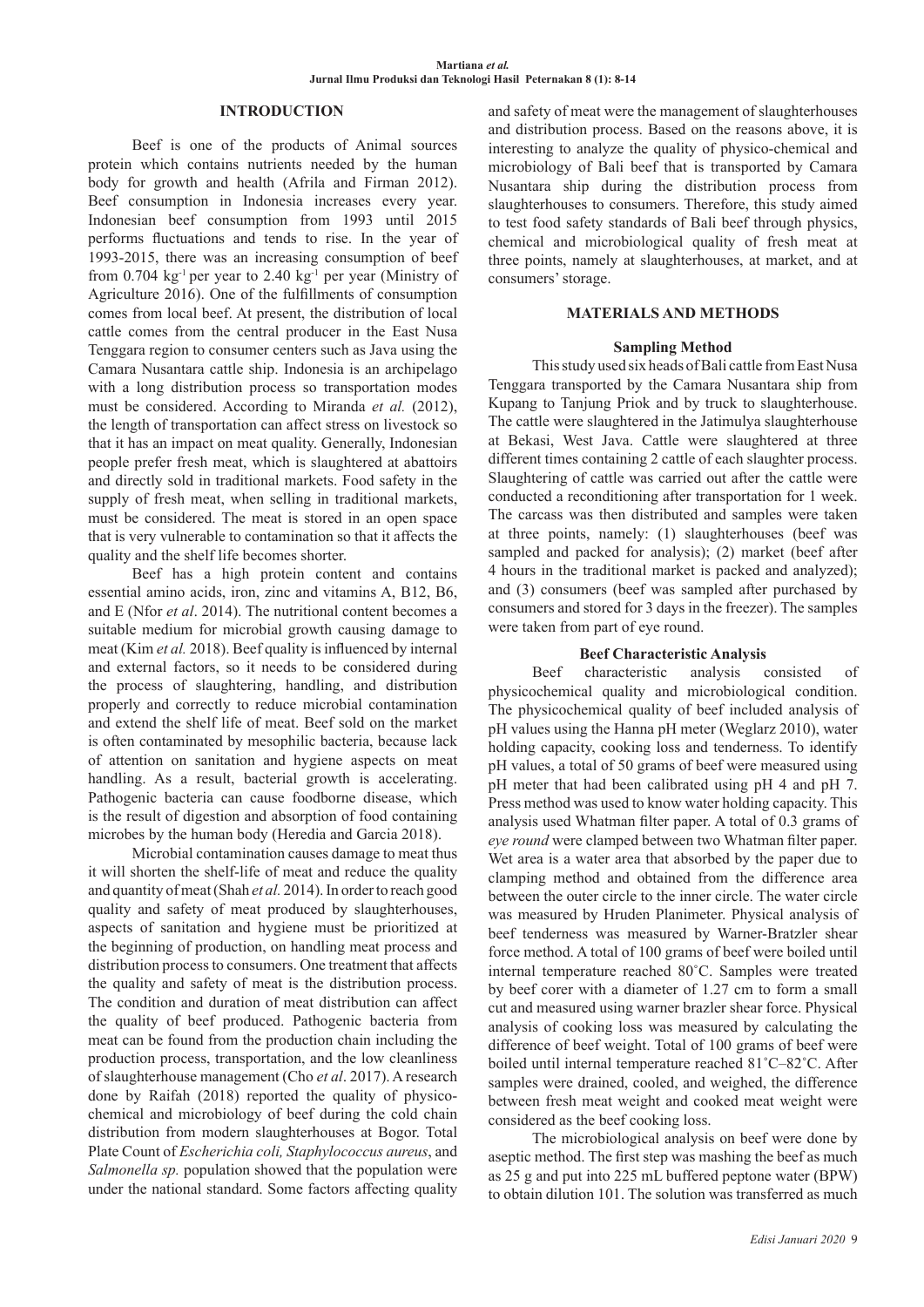as 1 mL aseptically into 9 mL of buffered peptone to obtain dilution 102, the same treatment was done up to dilution 104, 105, and 106. The next step was analyzing Total Plate Count of agar media (PCA) of 104, 105, and 106 meat dilution (Pelczar and Chan 2008). The microbial quantitative analysis of *Escherichia coli* used eosin methylene blue agar (EMBA) and microbial quantitative analysis *Salmonella sp*  media used xylose lysine deoxycholate agar (XLDA) media at dilution 101, 102, and 103 according to Chai *et al.* (2017). Quantitative analysis of *Staphylococcus aureus* used baird parker agar (BPA) at dilutions 101, 102 and 103 according to Addo *et al*. (2015).

## **RESULTS AND DISCUSSION**

## **Quality Microbes Beef**

Bali cows were transported using Camara Nusantara Cattle Ship from Tenau port, East Nusa Tenggara to Tanjung Priok Port, Jakarta for 4-5 days. Loading and unloading were carried out at Tanjung Priok port and Bali cattle were transported by truck from the transit cage in Bulog Andini region Cibitung, Bekasi. Bali cows were transited for one night then transported by a truck to Jatimulya slaughterhouses, Tambun, Bekasi. Newly arrived cattle are reconditioned for about 4-7 days with water, forage feed, and tofu pulp before being slaughtered. This is done to eliminate stress on livestock due to transportation. According to Arms and Mariko (2007), modes of transportation, length of transportation, frequency of loading and unloading of livestock, and conditions of transportation modes are factors that can cause livestock stress after transportation so that it has an impact on meat quality (Miranda *et al*. 2012).

The slaughtering system was done traditionally by tied and rolled on the floor and then the cattle are slaughtered. After blood comes out completely and the blood around

the cattle and the floor is cleared using running water, the heads, legs, and tails of cattle was cut. The carcass was hung using a pulley to facilitate the process of cleavage and the innards are removed. Then, the carcass is cut into four parts. Handling process is then performed by weighing the carcass to find out the percentage of the carcass. It is then directly put in a pick-up car that is open for distribution to traditional markets in the Bekasi area.

The Bali cattle slaughtered at Jatimulya slaughterhouse was distributed to traditional markets by pickup trucks without plastic or vacuum packaging. After being transported to traditional markets, then the process of bone separation and slaughtering was done by meat traders in the market. The meat was hung and displayed at room temperature until consumers buy it. Beef was bought by consumers and handled beef was stored for 3 days in the freezer. Calculation of meat microbial population was done during the distribution process from slaughterhouse to traditional markets and then to consumers. It can be seen in Table 1.

## **Total Microbes (Total Plate Count)**

Total Plate Count (TPC) analysis showed that in distribution process, that is meat in slaughterhouses, meat at the market and meat after 3 days stored by consumers were not significantly different (P>0.05). The average amount of total microbes of meat in slaughterhouses and meat in consumers was still within safe limits to consume, but meat at market exceeds safe consumption limits. According to SNI (Indonesia National Standard) No. 3932 in 2008 the maximum limit of TPC in carcasses, 6 log CFU g-1 is the maximum limit of TPC in meat. The high number of microbes in meat indicated contamination occur right after beef was slaughtered and market is the initial place where contamination begins. In addition, this contamination

Table 1. Microbe population (log cfu  $g^{-1}$ ) on beef at different chain distribution and different slaughtering time

| Tests                          | Slaughtering time | Distribution Chain |                   |                  |  |
|--------------------------------|-------------------|--------------------|-------------------|------------------|--|
|                                |                   | Slaughterhouse     | Market            | Consumers        |  |
| <b>Total Plate Count</b>       | Cutting 1         | $5.90 \pm 0.13$    | $6.49 \pm 0.62$   | $5.77 \pm 0.13$  |  |
| $(\log c$ fu g <sup>-1</sup> ) | Cutting 2         | $5.56 \pm 0.07$    | $5.96 \pm 0.09$   | $6.01 \pm 0.04$  |  |
|                                | Cutting 3         | $6.44 \pm 0.04$    | $6.67 \pm 0.16$   | $6.20 \pm 0.49$  |  |
|                                | Average           | $5.97 \pm 0.45$    | $6.37 \pm 0.37$   | $5.99 \pm 0.21$  |  |
| Escherichia coli               | Cutting 1         | $2.32 \pm 0.07$    | $2.43 \pm 0.07$   | $1.92 \pm 0.15$  |  |
| $(\log c$ fu g <sup>-1</sup> ) | Cutting 2         | $1.80 \pm 0.14$    | $1.81 \pm 0.30$   | $1.00 \pm 0.00$  |  |
|                                | Cutting 3         | $0.65 \pm 0.92$    | $1.35 \pm 0.07$   | $1.15 \pm 0.21$  |  |
|                                | Average           | $1.59 \pm 0.85$    | $1.86 \pm 0.54$   | $1.36 \pm 0.49$  |  |
| Staphylococcus aureus          | Cutting 1         | $2.92 \pm 0.07$    | $3.06 \pm 0.03$   | $2.67 \pm 0.03$  |  |
| $(\log c$ fu g <sup>-1</sup> ) | Cutting 2         | $2.00 \pm 0.09$    | $2.43 \pm 0.05$   | $2.18 \pm 0.07$  |  |
|                                | Cutting 3         | $2.35 \pm 0.09$    | $2.70 \pm 0.08$   | $2.13 \pm 0.10$  |  |
|                                | Average           | $2.42 \pm 0.47a$   | $2.73 \pm 0.32 b$ | $2.33 \pm 0.30a$ |  |
| Salmonella sp.                 | Cutting 1         | $(+)$ 2/2          | $(+)$ 2/2         | $(+)$ 2/2        |  |
|                                | Cutting 2         | $(+)$ 1/2          | $(+)$ 1/2         | $(+)$ 1/2        |  |
|                                | Cutting 3         | $(-) 2/2$          | $(+)$ 1/2         | $(+)$ 1/2        |  |

Numbers at the same line or row that followed by different letters shows the significant difference ( $p<0.05$ ). \* (+) 1/2: detected *Salmonella sp* from 2 samples observed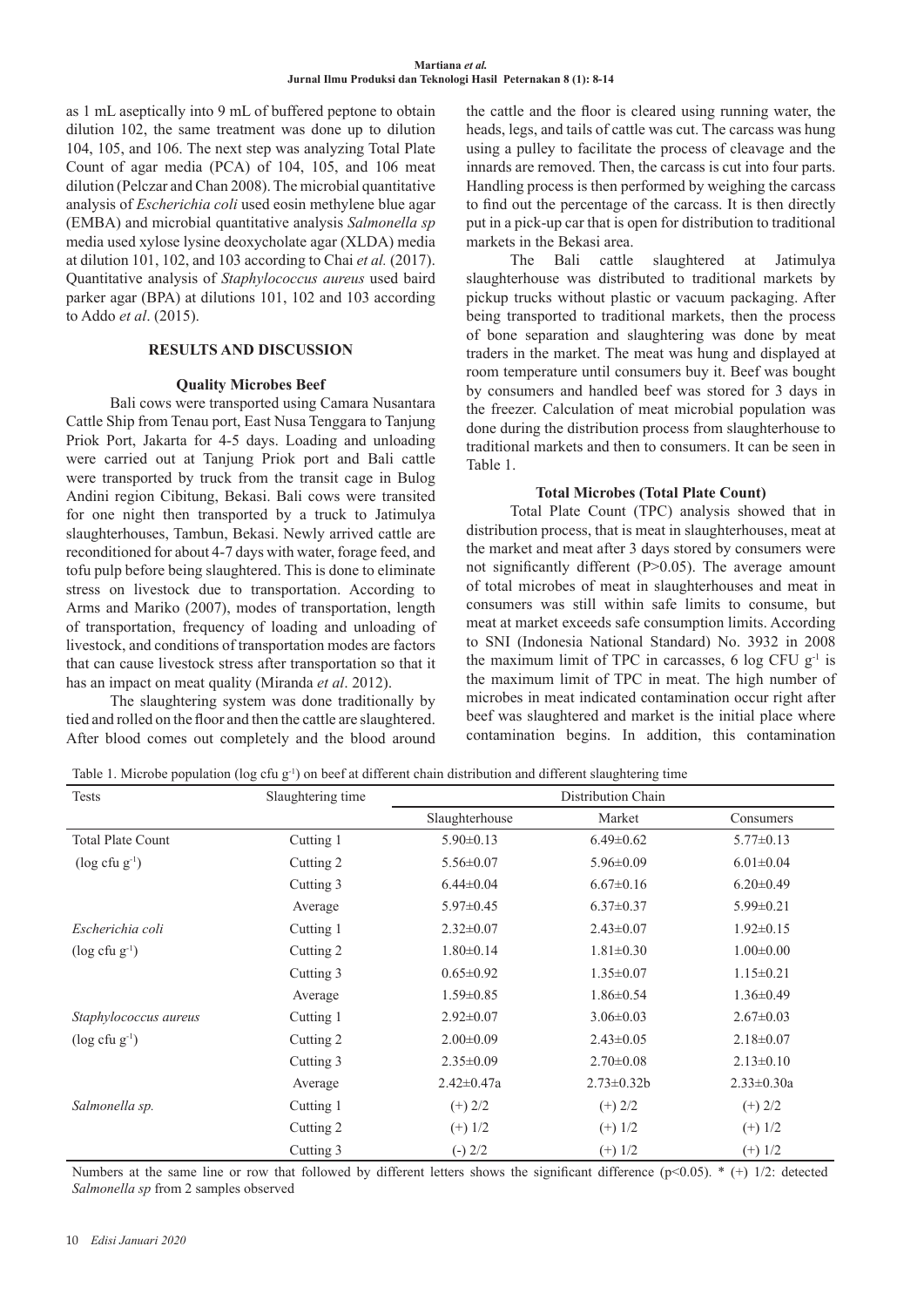was caused by lack preparation and meat handling after slaughtering as well as low level of sanitation and hygiene during distribution to markets. Environment, equipment and traders are sources of contaminants. The process of cutting carcass and meat hanging without being stored in the refrigerator are also considered as sources of contaminants. This is in line with Nurwantoro *et al*. (2012) who stated that bacterial contamination will increase during distribution and marketing. Distribution methods, workers and sellers are factors that increase contamination. According to Raoul *et al*. (2015) meat contamination was also obtained from an unhealthy environment that is from dirty hands, polluted water, and soil. The decrease in total meat microbes in consumers is influenced by the storage process in the freezer which affects the inhibited bacterial growth rate. According to Vieira *et al*. (2009), frozen storage can affect the microbiological quality and physicochemical characteristics because it progressively deteriorates during storage.

In the process of meat production in slaughterhouses, it is expected that the handling of meat after the slaughter in slaughterhouses can reduce the rate of microbial growth. Vacuum packaging can reduce the microbial contamination of meat during distribution and sale in market. In addition, application of cold chain distribution can maintain the quality of meat in terms of microbe, namely microbial contamination from environment of the distribution equipment (car box) and personal handling of the meat. Microbial contamination in slaughterhouses and during distribution can be reduced by implementing a good sanitation and hygienic system during the carcass/ meat production process from environment, equipment, and workers. An implementation of good handling processes and good manufacturing practices during production in slaughterhouse and every distribution process until meat is accepted by consumers to maintain the quality and safety of meat products is expected to be done.

## **The Results of** *Escherichia coli* **Analysis**

The results of *Escherichia coli* analysis showed that in the distribution process, meat in slaughterhouses, meat in the market and meat after 3 days at consumers' storage were not significantly different ( $P > 0.05$ ). The maximum number of *E. coli* in meat distribution process is 1 log CFU g-1 which is based on the SNI standard No. 3932 in 2008. *E. coli* bacteria is an indicator of contaminated sanitation on the hygienic status of food products. The amount of *E. coli* that outpaced 2 log CFU g<sup>-1</sup> indicated that the product is dangerous for consumers' health, so it is not suitable for consumption. There is a need to improve hygienic system and sanitation of meat production. The average amount of *E. coli* during distribution and in the market increased because consumers are allowed to easily choose and touch meat. In addition, meat is stored at room temperature in the market which was very susceptible to the growth of pathogenic bacteria. The temperature in the range of 4 °C to 60 °C can be a place for the growth of pathogenic bacteria (Omer *et al*. 2015). The amount of *E. coli* decreased during consumers' storage. Frozen meat will inhibit bacterial growth (Vieira *et al.* 2009). *E.coli* also presents during distribution, cutting

process and meat handling. The presence of this pathogenic contaminant is due to unhygienic equipment used and unhygienic hands of workers during cutting process, meat handling, and distribution from slaughterhouse to markets and consumers. Meat contamination was started from the time of the slaughtering of cattle until consumption. The existence of *E. coli* bacterial contaminants is due to sanitation from slaughterhouses that do not meet standards and poor work management (Bontong *et al*. 2012).

## **The Results of** *Staphylococcus aureus*

The results of the analysis of *Staphylococcus aureus* in the distribution process, meat in slaughterhouses, meat in the market and meat after 3 days at consumers' storage gave a significantly different effect ( $P \le 0.05$ ). The average number of *Staphylococcus aureus* per distribution process treatment was above the maximum limit of SNI Quality of Carcass and Beef No. 3932 in 2008 which is 2 log CFU  $g<sup>-1</sup>$ . The presence of these bacteria is caused by microbial contamination during the production process, distribution, and market sales. Fluctuating beef storage temperature can cause the growth of *Staphylococcus aureus* (Obeng *et al*. 2013), this is found in meat during distribution and sale in markets. The meat is stored at room temperature until it is purchased by consumers. High nutrient content in meat also affects bacterial growth. Bacterial or microbial growth in meat is influenced by water content, fat protein, and minerals needed by bacteria to live and breed (Nurwantoro *et al.* 2011). Besides this, contamination *of Staphylococcus aureus* can be caused by organisms and living things that come from people who handle food (Pelczar and Chan 2008). *Staphylococcus aureus* is an enterotoxigenic bacterium that is capable of producing toxins in a population of 5 logs CFU g*-1* so that it becomes a benchmark of food safety for consumers' health (Health Protection Agency 2009).

## *Salmonella sp* **Analysis**

During the distribution process, meat in the slaughterhouse, meat in the market and meat after consumed showed that meat contained *Salmonella sp*. This is not in accordance with the provisions of SNI No. 3932 in 2008 regarding the quality of carcasses and meats stating the content of *Salmonella sp*. in fresh meat is negative per 25 g. The existence of *Salmonella sp*. during the distribution process caused by the handling process and management of distribution process that is not good. Lack of sanitation and hygiene application as well as good work producer standards that causes contamination during the cutting process of equipment as well as personal and environment then the distribution of meat that is not stored in refrigerated cars or coolboxes. This is occured when meat is on the market. Meat in the market store at room temperature affects the growth of *Salmonella sp* bacteria that are aerobic and facultative anaerobes and can grow at temperatures of 5 ºC to 54 ºC with an optimum temperature of 35 °C - 37 °C (Gray and Fedorka-Cray 2012; Nwabor *et al.* 2015). Meat is a beneficial source of protein for bacteria to grow and multiply at optimum temperatures (Seoparno 2015). However, the growth of *Salmonella sp* will be inhibited at temperatures of  $\leq$   $\degree$  C, pH  $\leq$  3.8 or water activity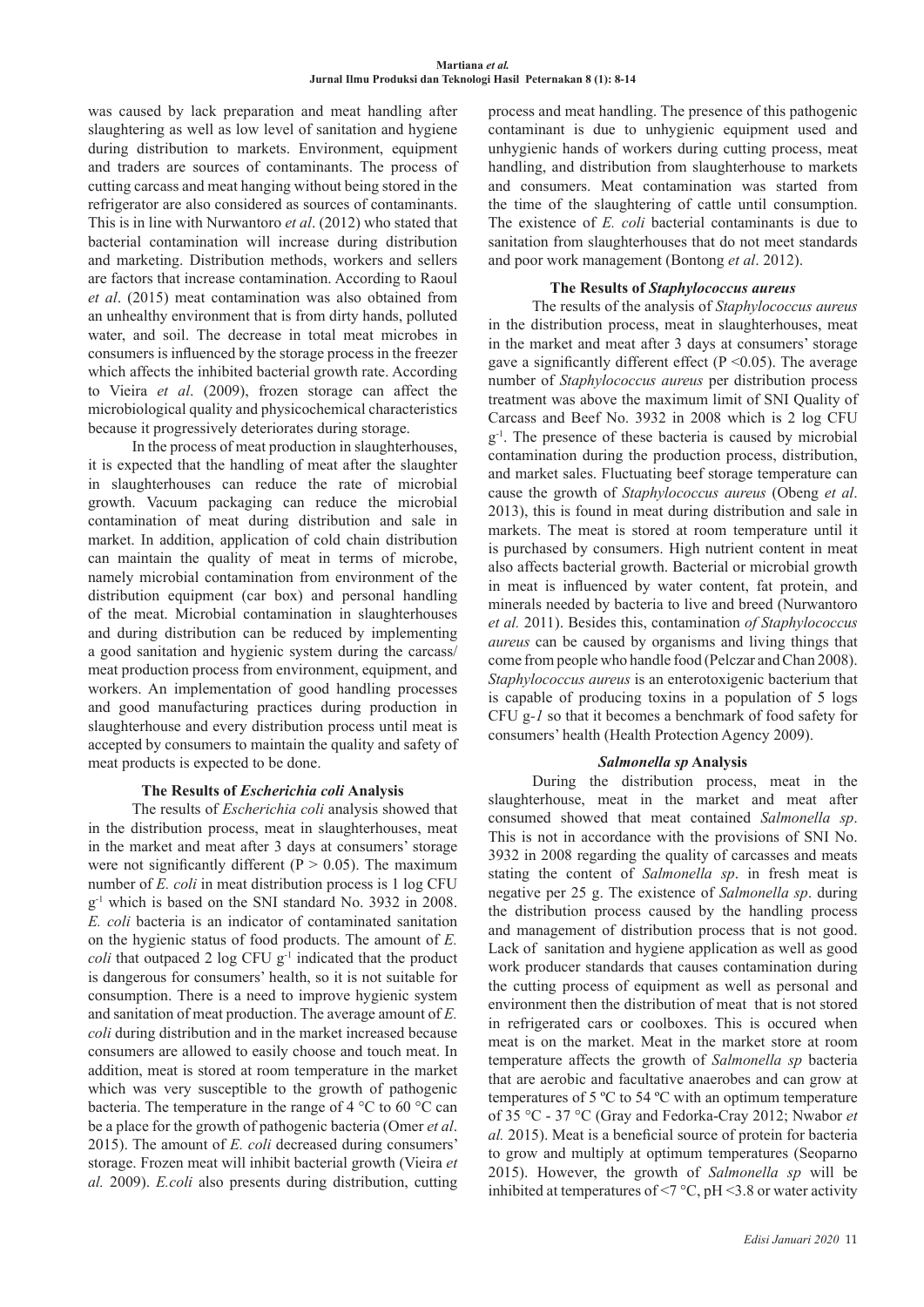<0.94 (Nwabor *et al.* 2015). This is shown by meat that is stored for 3 days in consumers' freezer. *Salmonella sp.* are a pathogenic bacterium that can cause infections that attack the digestive tract (Pelczar and Chan 2008). The presence of *Salmonella sp* on the product has the potential to cause infection in consumers' health. It will be dangerous if the cooking of meat is less than perfect and the need for good meat handling from the beginning of the production process until it is ready to eat.

## **Physical Chemical of the Beef**

In the Jatimulya slaughterhouse, there is no meat handling after slaughtering such as beef ageing procedure or deboning. Carcass after slaughtering distributed to traditional markets by pickup trucks without packaging plastic or vacuum. After distribution, carcass is handled in market such as cutting and is deboned then it is displayed and hung on the table at the room temperature. After that beef is ready to sell to consumers. Table 2 shows that physical chemical of Bali beef during distribution process from slaughterhouses to market until customers received it.

## **pH Analysis**

pH analysis was done in distribution process, at slaughterhouses, and at markets as well as after 3 days at consumers' storage showed significantly different effects (P <0.05). Different cutting time factors did not significantly affect the pH of meat. This showed that the pH value of the meat was stable at the time of cutting carried out in slaughterhouses Jatimulya. Stable pH values can be influenced by the uniform age of cattle when slaughtering and handling of cattle before slaughtering with a fresh reconditioning time in Jatimulya slaughterhouses. This is in line with Komariah *et al*. (2009) The stability of pH values in meat in slaughterhouses is due to the uniformity of cattle age, the management of standardized cattle, the process of slaughtering and production that has been standardized, and the uniformity of beef management from upstream to downstream (Komariah *et al.* 2009). The pH value was influenced by the meat condition of cattle before and during slaughtering which affects glycogen levels in muscles. The condition of cattle that are stressed before slaughtering will also affect the availability of glycogen in the muscles and will affect the high or low pH value of post-meat. Therefore, it is expected that the condition of livestock before being slaughtered and when slaughtered reduces stress on livestock by the time of reconditioning after standardizing livestock distribution and handling so that it does not affect the normal pH value of meat i.e. pH 5.3-5.9. Carcass handling after slaughtering can affect the quality of meat such as withering of meat at low temperatures which can inhibit the rate of decrease in pH so that it can affect the physical quality of other meats such as tenderness which can make the meat softer than that withering can inhibit the growth of microbes in meat thus reducing microbial fir.

Meat distribution factors showed the average of pH value that has decreased in every step of distribution process, from slaughterhouses to consumers. Animals after slaughtering will decrease pH, this affects the process of glycolysis in which the amount of lactic acid produced by glycogen at postmortem will be depleted so that the pH of the meat has decreased. The pH value of meat after the market which has decreased can be influenced by the activity of meat microorganisms originating in the environment, the slaughtering process and during distribution. Also, the pH value of meat at consumers' storage has decreased due to the freezing process during storage for three days.

Tabel 2. Beef physical and chemical values in different slaughtering week and distribution chain.

| Tests                  | Slaughtering time | Distribution Chain |                  |                   |
|------------------------|-------------------|--------------------|------------------|-------------------|
|                        |                   | Slaughtering       | Market           | Consumers         |
| pH                     | Cutting 1         | $5.49 \pm 0.11$    | $5.47 \pm 0.16$  | $5.35 \pm 0.07$   |
|                        | Cutting 2         | $5.63 \pm 0.04$    | $5.61 \pm 0.02$  | $5.36 \pm 0.04$   |
|                        | Cutting 3         | $5.61 \pm 0.03$    | $5.47 \pm 0.05$  | $5.59 \pm 0.11$   |
|                        | Average           | $5.57 \pm 0.07$    | $5.51 \pm 0.08$  | $5.43 \pm 0.13$   |
| Water Holding Capacity | Cutting 1         | $38.8 \pm 0.19$    | 38.41±2.27       | $37.0 \pm 1.6$    |
| (%)                    | Cutting 2         | $37.8 \pm 2.41$    | $36.28 \pm 1.7$  | $35.6 \pm 0.8$    |
|                        | Cutting 3         | $40.1 \pm 0.23$    | $40.71 \pm 0.75$ | $38.7 \pm 1.4$    |
|                        | Average           | $38.90 \pm 1.17$   | $38.46 \pm 2.22$ | $37.1 \pm 1.57$   |
| Tenderness             | Cutting 1         | $8.2 \pm 1.13$     | $8.6 \pm 2.55$   | $5.65 \pm 0$      |
| $(\text{kg cm}^2)$     | Cutting 2         | $6.45 \pm 1.77$    | $7.85 \pm 2.62$  | $6.15 \pm 0$      |
|                        | Cutting 3         | $10.4 \pm 0.28$    | $7.9 \pm 3.11$   | $6.52 \pm 0.1$    |
|                        | Average           | $8.35 \pm 1.98$    | $8.12 \pm 0.42$  | $6.02 \pm 0.32$   |
| <b>Cooking Loss</b>    | Cutting 1         | $54.4 \pm 1.98$    | $47.6 \pm 4.12$  | $36.7 \pm 7.3$    |
| $(\%)$                 | Cutting 2         | $46.4 \pm 4.71$    | $49.3 \pm 3.61$  | $44.6 \pm 0.8$    |
|                        | Cutting 3         | $47.9 \pm 4.14$    | $52.2 \pm 5.2$   | $39.4 \pm 3.2$    |
|                        | Average           | $49.57 \pm 4.25b$  | 49.72±2.32b      | $40.26 \pm 4.02a$ |

Number in the same line or row followed by different letters shows significant difference ( $p<0.05$ ).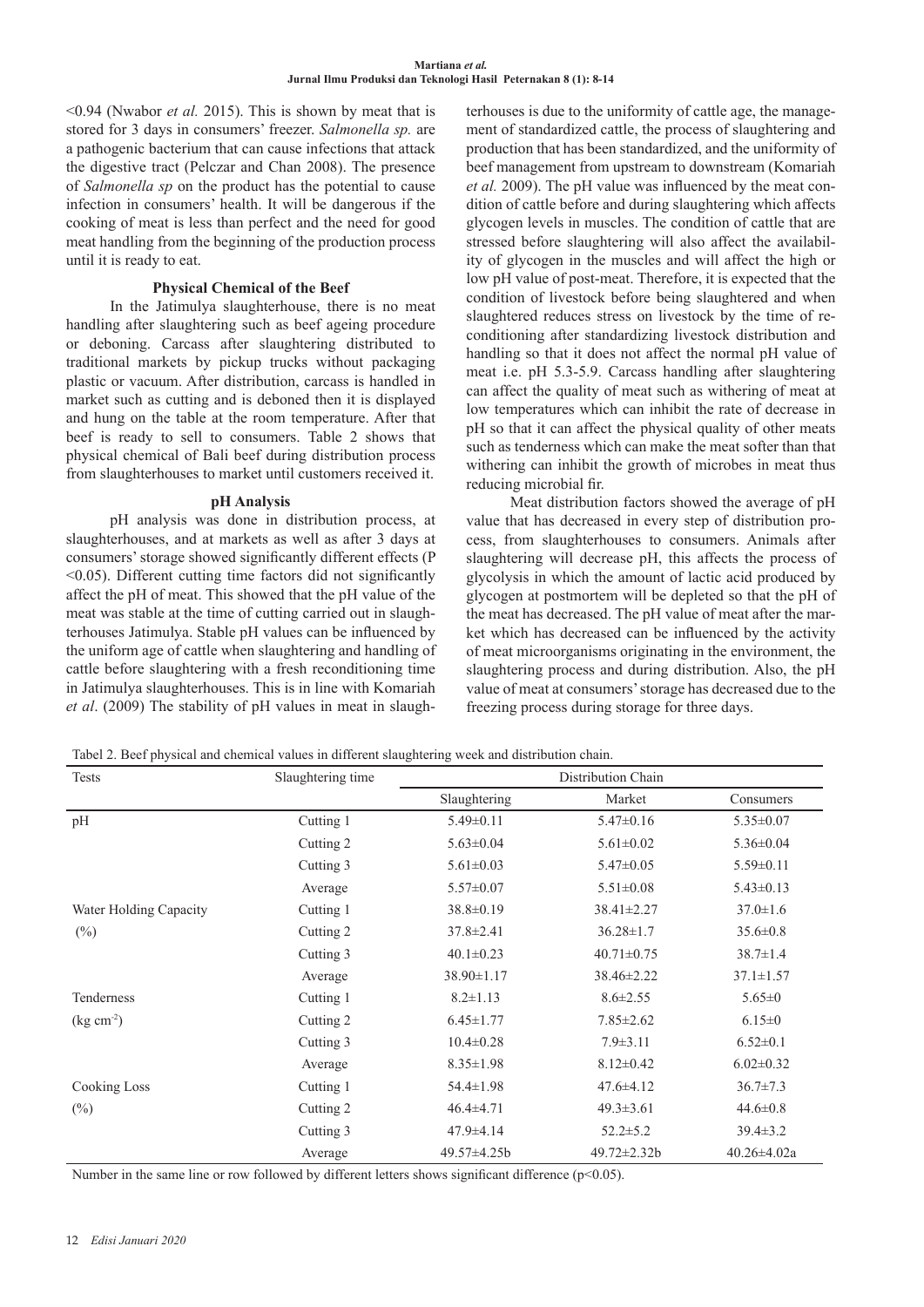## **Water Holding Capacity**

Water binding capacity (DMA) is described by the percentage of free water  $(mgH_2O)$ . The results of analysis on the mg H2O value showed a significantly different effect  $(P \le 0.05)$  in the distribution process, meat in slaughtered house, meat in the market and meat after 3 days in consumers. On the contrary, the different cutting times and interactions between the two factors had no significant effect on the value of  $mgH<sub>2</sub>O$  in beef. The average of mg  $H_2O$  during the distribution process, namely packaging process in slaughtered house, selling process in the market and storing process after 3 days in consumers respectively 38.9%, 38.46% and 37.1%. The value of mg H2 O is inversely proportional to the value of water binding power. The results showed a decrease in mg  $H_2O$  during the distribution process. This is influenced by a decrease in meat pH during distribution. According to Florek *et al.* (2009), the decrease of meat pH and duration of withering affect the value of mgH<sub>2</sub>O. At isoelectric pH 5 to 5.1, the meat protein is uncharged, the pH is above the isoelectric, the positive charge is released, so that the negative charge is surplus and myofilament rejection results in the formation of space for water molecules as well as increases the water binding capacity. The pH below isoelectric is due to positivity load access that will result in myofilament rejection resulting in the formation of space for water molecules and increasing water binding capacity (Soeparno 2015).

#### **Tenderness**

ANOVA analysis results showed that the meat distribution factor and cutting time factor as well as the interaction between the first factors that is the distribution of the meat chain when in the slaughterhouse, in the market and in consumers' storage after 3 days and the second factors that is the different cutting time at the first cut, second cut, and the third cut had no significant effect  $(P> 0.05)$  on beef tenderness. The value of meat tenderness has decreased during the distribution process that is in slaughterhouses, in the market and in consumers after 3 days, while the value of meat tenderness at different cutting times tends to be stable. Tenderness is one of the main indicators and factors of consideration for consumers in choosing good quality meat (Joo *et al.* 2009). The average tenderness of meat after 3 days in consumers' storage had decreased because the frozen storage process causes the meat to be tender. This happens when meat has passed the rigor mortise phase so that the meat becomes soft. The length of frozen meat storage affects the tenderness of the meat so that the meat becomes more tender. Storage time causes the action of proteolytic enzymes thereby increasing meat tenderness (Mungure *et al.* 2016).

### **Cooking Loss**

Beef shrinkage analysis shows that the distribution process factors, namely meat in slaughterhouses, meat in the market and meat in consumers' storage after 3 days and different time slaughter factors (first cut, second cut, and third cut) also the interaction between the two treatments gave had no significant effect ( $P > 0.05$ ). The average value of cooked shrinkage during meat distribution decreased from the slaughterhouse to the market and to the consumers.

The value of cooked shrinkage was influenced by decrease level of meat pH during meat distribution and water holding capacity. Lower cooked meat shrinkage had relatively better quality than larger cooked meat shrinkage because there will be less loss of nutrients during cooking. According to Soeparno (2015), the pH value of meat influences cooking losses in meat. The high value of cooking shrinkage is an indicator of weakening of protein bonds so that the ability to bind the liquid flesh is weakened and a lot of liquid meat comes out because the water binding capacity decreases.

#### **CONCLUSION**

The beef characteristics of bali cattle from East Nusa Tenggara (using Camara Nusantara cattle ship transportation) at every step of distribution process, that is slaugterhouse, traditional markets and consumers were in the standard or normal range of pH, standard level of water holding capacity, high level of tenderness, and low level of cooking loss. The microbiology quality of beef did not fulfill Indonesia National Standard SNI No. 3932 in 2008.

### **ACKNOWEDGEMENT**

The authors thank to ALIN (Animal Logistics Indonesia Netherland) – NICHE (Netherland Initiative for Capacity Development in Higher Education) 2018-2019 and Rizdika Mardiana for support funding of this research (NIHCE/IDN.223).

## **REFERENCES**

- **Addo, K.K.,** V.Y Adjlei, G.I Mensah & D.J Sillah. 2015. Microbial quality and antibiotics residue in raw beef from selected abattoirs in Accra, Ghana. Int J Trop Dis Health. 6(1):20-16.
- **Afrila, A.,** & J. Firman**.** 2012. Tenderness, pH and water activity (Aw) of spices dried meat on various concentrate of ginger extract (*Zingiber Officinale Roscoe*) and different soaking time. JITEK. 7(2):6-12.
- **Arms, S.,** & L. Mariko. 2007. Transport and care of cattle. Department of primary industries of Victoria. ISBN 978-1-74199-250-2.
- **Bontong, R.A.,** H. Mahatmi & I.K Suada. 2012. Kontaminasi bakteri Escherichia coli pada daging se'i sapi yang dipasarkan di kota Kupang Indonesia. Indonesia Medicus Veterinus. 1(5):699-711
- **Chai, C.,** S.Y Lee & S.W Oh. 2017. Shelf life charts of beef according to level of bacterial contamination and storage temperature. JFST. 81(3):50-57
- **Cho S,** S.M Kang, P. Seong, G. Kang, Y. Kim, J. Kim, S. Chang, B. Park. 2017. Effect of Aging and Freezing Conditions on Meat Quality and Storage Stability of 1++ Grade Hanwoo Steer Beef: Implications for Shelf Life. Korean J. Food Sci. An. 37(3): 440-448
- **Gray J.T.,** & P.J Fedorka-Cray. 2012. Salmonella: Foodborne Diseases. Ed ke-2. Cliver D.O. and Riemann, H. (Eds.). New York (US): Academic Pr.
- **Heredia N.,** & S. Garcia. 2018. Animals as sources of foodborne pathogens: A review. Anim Nutr 4(3):250-255